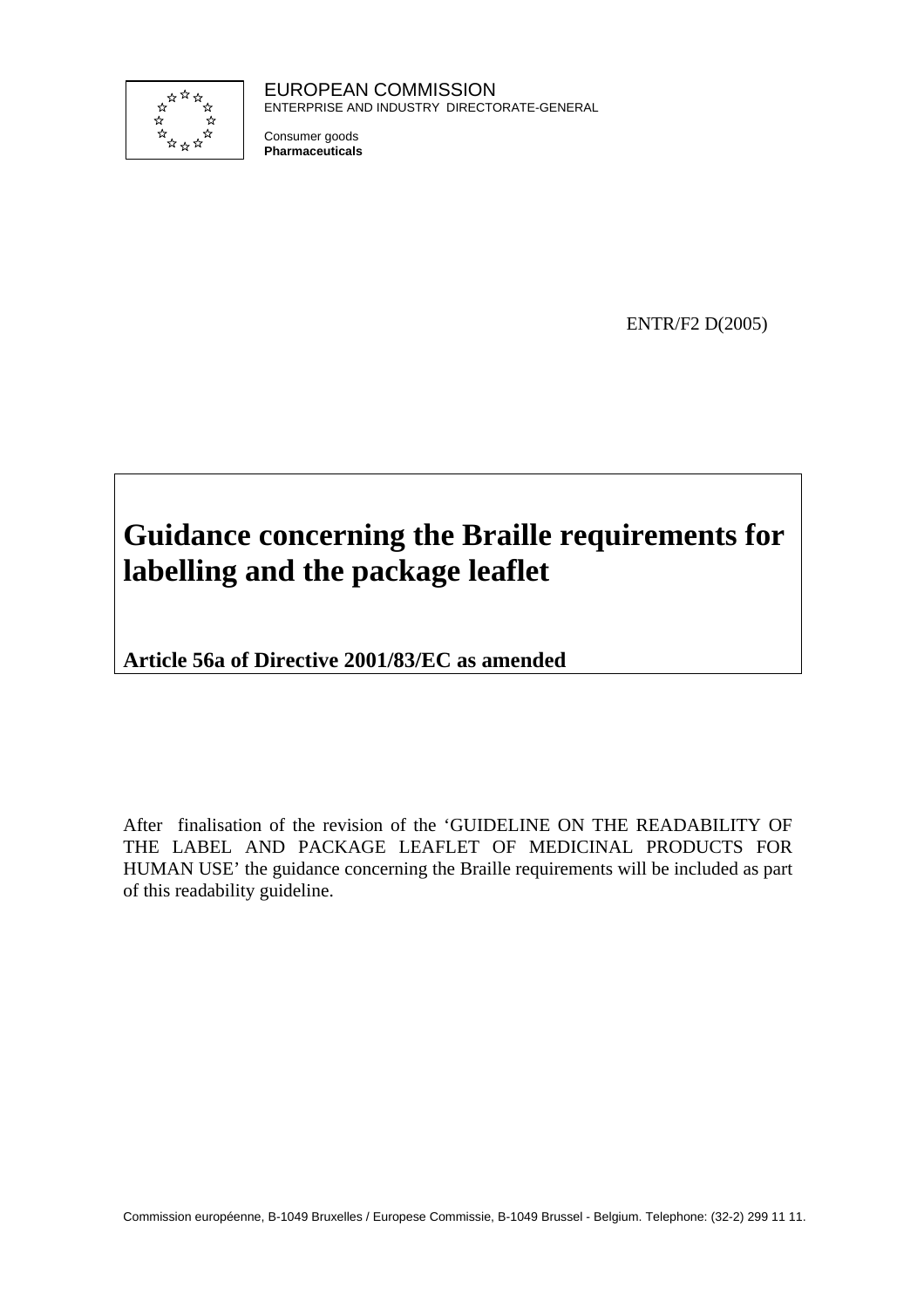# **Guidance concerning the Braille requirements for labelling and the package leaflet (Article 56a of Directive 2001/83/EC as amended)**

Directive 2004/27/EC – amending Directive 2001/83/EC - includes changes to the label and package leaflet requirements.

This guidance interprets the requirements for Braille on the packaging, and the requirements for the package leaflet to be made available in formats for the blind and partially sighted according to Article 56a.

#### **Legal text**:

Directive 2001/83/EC as amended by Directive 2004/27/EC, Article 56 a

The name of the medicinal product, as referred to in Article 54 a must also be expressed in Braille format on the packaging. The marketing authorization holder shall ensure that the package information leaflet

is made available on request from patients organisations in formats appropriate for the blind and partially-sighted.

Directive 2001/83/EC as amended by Directive 2004/27/EC, Article54 a

The name of the medicinal product, followed by its strength and pharmaceutical form, and if appropriate, whether it is intended for babies, children or adults; where the product contains up to three active substances, the international non-proprietary name (INN) shall be included, or, if one does not exist, the common name.

#### **Implementation**

The provision of Article 56a will apply after the end of the implementation period - 30 Oct 2005 – to all medicinal product approved after this date. It will not apply immediately to products authorized before 30 October 2005.

Nevertheless companies are encouraged to apply the provision to all medicinal products as soon as possible. For specific implementation requirements reference is made to the relevant national legislation and EMEA guidance for Centrally Authorised Products.

# **Braille**

Braille is the internationally widespread reading and writing system for blind and partially sighted people. The system was founded in 1825 by Louis Braille (1809 – 1852), who lived in France and himself was blind.

Braille is not a language, it is just another way to read and write a language.

Braille consists of arrangements of dots which make up the letters of the alphabet, numbers and punctuation marks. The basic Braille symbol is called the Braille cell.

Due to the reason that there are differences in Braille in different countries, the type of Braille letter (size of Braille cell) has to be standardized. The use of Marburg Medium is highly recommended.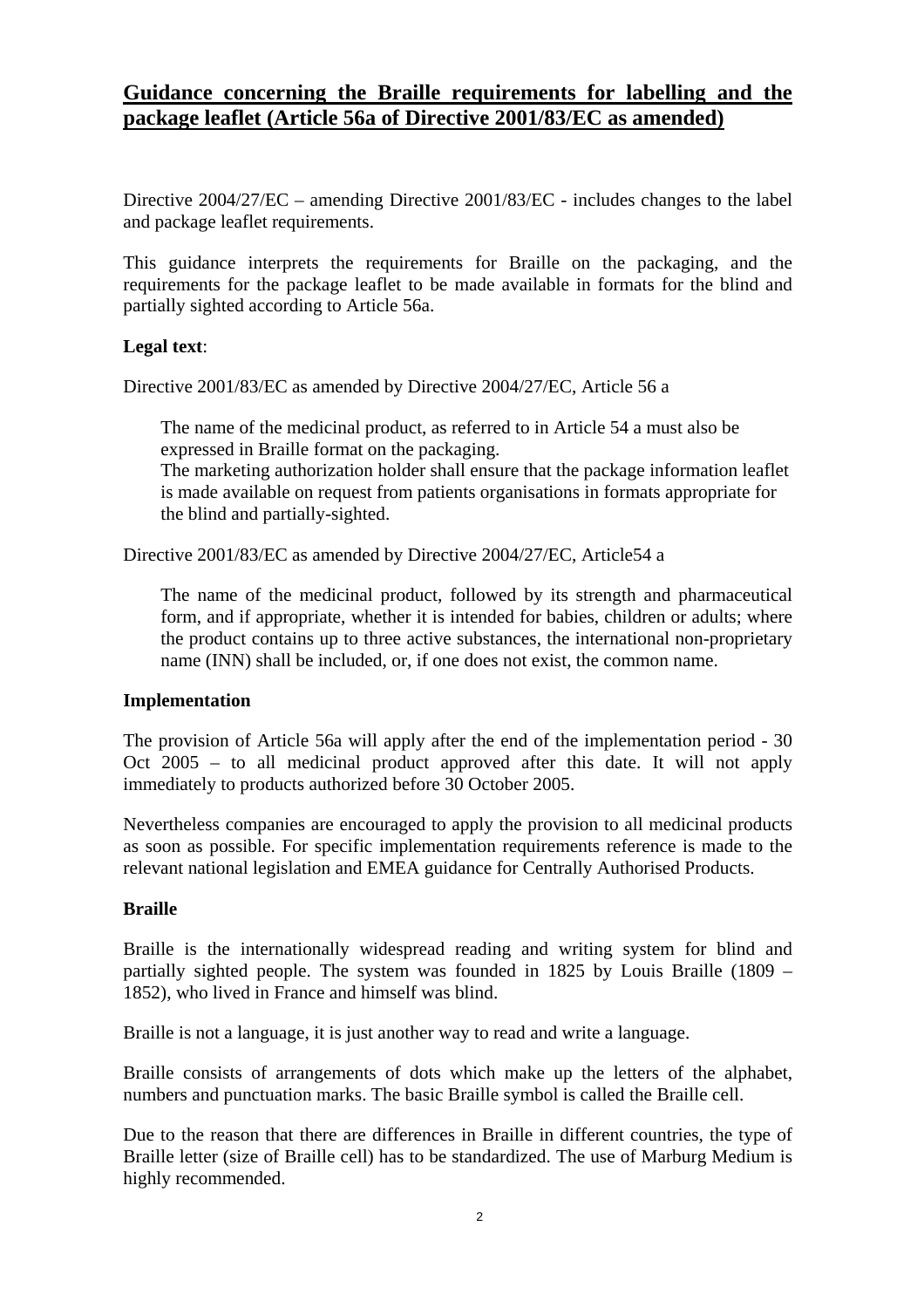The uncontracted Braille system should be used. In this system every Braille character (Braille cell) makes up the letter of the alphabet, punctuation mark, numbers, etc. The contracted Braille system with letter-combinations should not be used, except in small volume packaging (up to 10 ml volume) – see paragraph below under "Scope".

#### **Scope**

"The name of the medicinal product, as referred to in Article 54a" should be interpreted in a way which allows clear identification for blind people. According to the definition in Article 1.20 of Directive 2001/83/EC as amended "the name, which may be either an invented name not liable to confusion with the common name, or a common or scientific name accompanied by a trade mark or the name of the marketing authorization holder", the (invented) name of the medicinal product followed by its strength should be put in Braille on the packaging of the product.

For medicinal products authorised only in a single strength, it is acceptable that only the invented name in Braille is put on the packaging.

This interpretation does not prevent companies to express further information (pharmaceutical form, and if appropriate, whether it is intended for babies, children or adults, etc) in Braille on bigger volume packages on a voluntary basis. Also the inclusion of the expiry date in Braille would be welcome, although it is acknowledged that this may not always be feasible.

For Herbal Medicinal Products the Braille requirement will be restricted to the invented name of the Medicinal Product only. Where the name consists of the active substance(s), information could be limited to the plant name (+ plant part in those cases where several parts are available), plus the type of preparation and the strength in those cases where several strengths exist.

In case of small volume packages (up to 10 ml) with limited space capacity, alternative means of providing Braille information may be considered, eg. use of contracted Braille system or certain defined abbreviations or addition of supplementary "tab" label. Particular consideration should be given to medicinal products likely to be used by a high visually impaired target population, eg. certain eye drop preparations.

In case of multilingual packaging, the name in Braille has to be printed in all the different languages concerned. Companies are encouraged to use the same invented name for the same medicinal product.

There is no need to put the name in Braille on the packaging of products which are only intended for administration by health care professionals, for example it is not required to put the name in Braille for vaccines.

# **Packaging**

The name in Braille does not have to be printed on the immediate packaging - such as blisters, ampoules and bottles, it only has to appear on the outer/secondary packaging, which is normally a carton. In case where there is no secondary packaging, eg. large volume bottles (500 ml, 1000 ml, etc.), it is possible to fix an adhesive Braille label around the bottle during the manufacturing process.